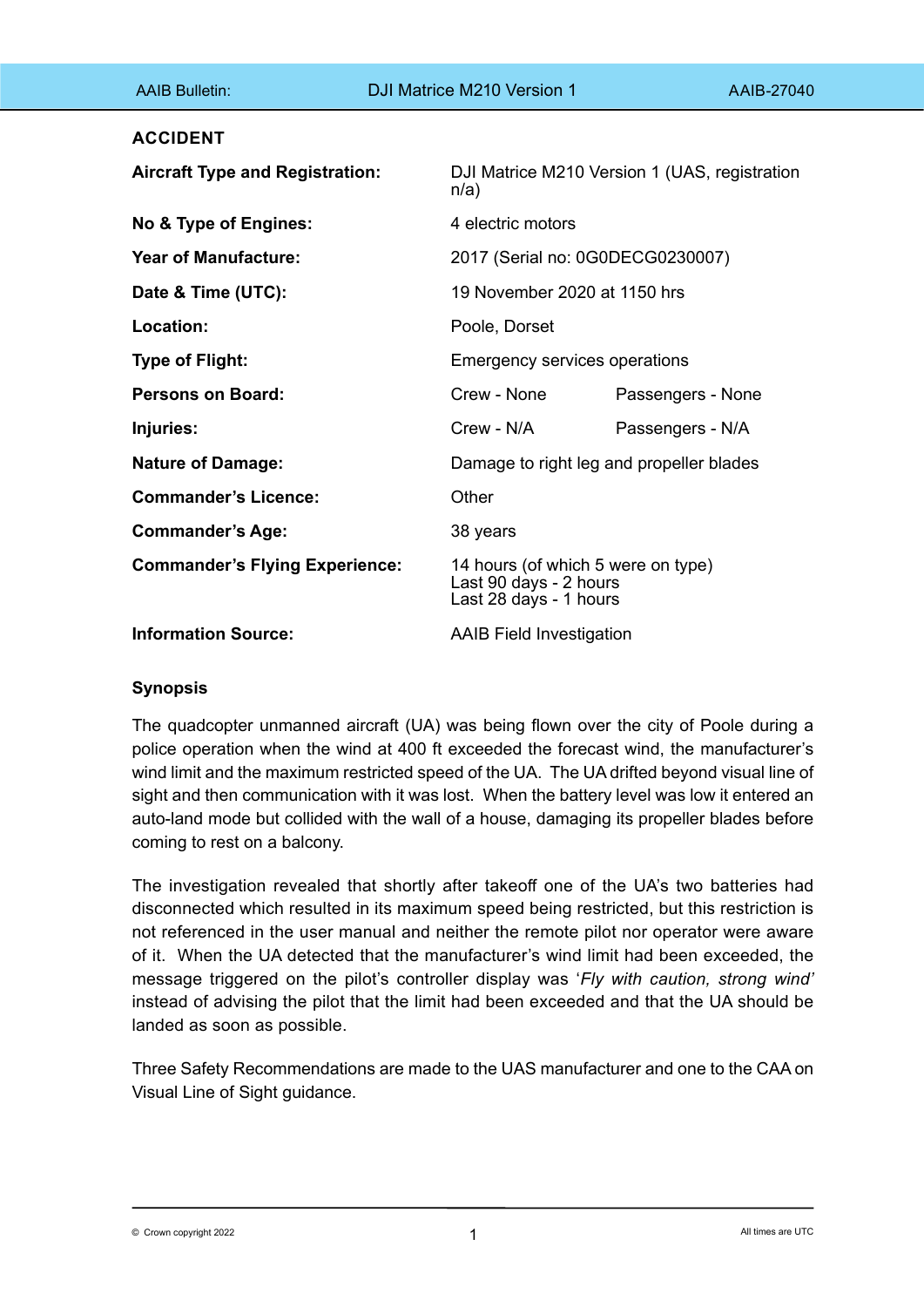# **History of the flight**

The DJI Matrice M210 Version 1 is a quadcopter UAS with a maximum takeoff mass of 6.14 kg. It was being used for a police operation over the city of Poole. The remote pilot was working with an observer who had a slave controller. At 1108 hrs the remote pilot obtained a wind forecast at 400 ft of 24 mph from the north-west using a UAS weather forecast app. At 1117 hrs, a flight towards the south-west was carried out with no issues. The two batteries were replaced and then at 1145 hrs the UA took off again. Standard control checks were carried out at a height of 10 m before climbing to 120 m (400 ft) and flying south-east towards a target location that was 500 m away.

The remote pilot reported that he maintained a good visual sight of the UA and referred to his controller for flight and aircraft information. He then noticed two messages on the controller screen: one stating '*Battery communication error'* and then another stating '*Fly with caution, strong wind'*. He noted that one of the batteries was showing 97% state of charge (SOC) while the other battery SOC was decreasing faster than normal. The pilot tried to fly the aircraft back towards him, but it did not appear to be moving any closer. He then noted that one battery was showing 58% SOC while the other was still showing 97%. The pilot used the map function to check the aircraft's orientation and confirmed it was correct, but it was still not returning. The aircraft's distance from the pilot began to increase beyond 500 m which is not normally possible because the maximum flight distance from the remote pilot had been set to 500 m using the DJI Pilot app.

The pilot was now very concerned and activated the *'Return to home (RTH)*' feature on the controller, but it did not appear to engage despite being operated multiple times. RTH then appeared to activate but the aircraft did not move any closer. The pilot then switched to *'Sport Mode'* as per their emergency procedure which he expected would give him a top speed of 51 mph, allowing a greater ability to overcome the headwind. This cancelled the RTH feature so he pressed RTH again, but it would not re-engage. The remote pilot asked the observer to try engaging it using his slave controller, but this did not work either. At this stage neither the pilot nor the observer could see the aircraft, but they could see it on the moving map heading slowly towards Poole Park boating lake in a south-easterly direction (Figure 1). Both controllers then lost communication with the aircraft.

The pilot and observer packed their kit and drove to the last location of the aircraft shown on the map display. When they arrived in the area of the last position, the controllers regained communication with the aircraft and displayed its GPS coordinates. They found the aircraft on a first-floor balcony of a house (Figure 2). There was no one at the front of the property but there was light foot traffic along the path by the lake, about 30 m from the aircraft's location. The aircraft's right leg had snapped at the mounting bracket, three propeller blades had shattered, and one propeller had detached but was located next to the aircraft.

2 © Crown copyright 2022 All times are UTC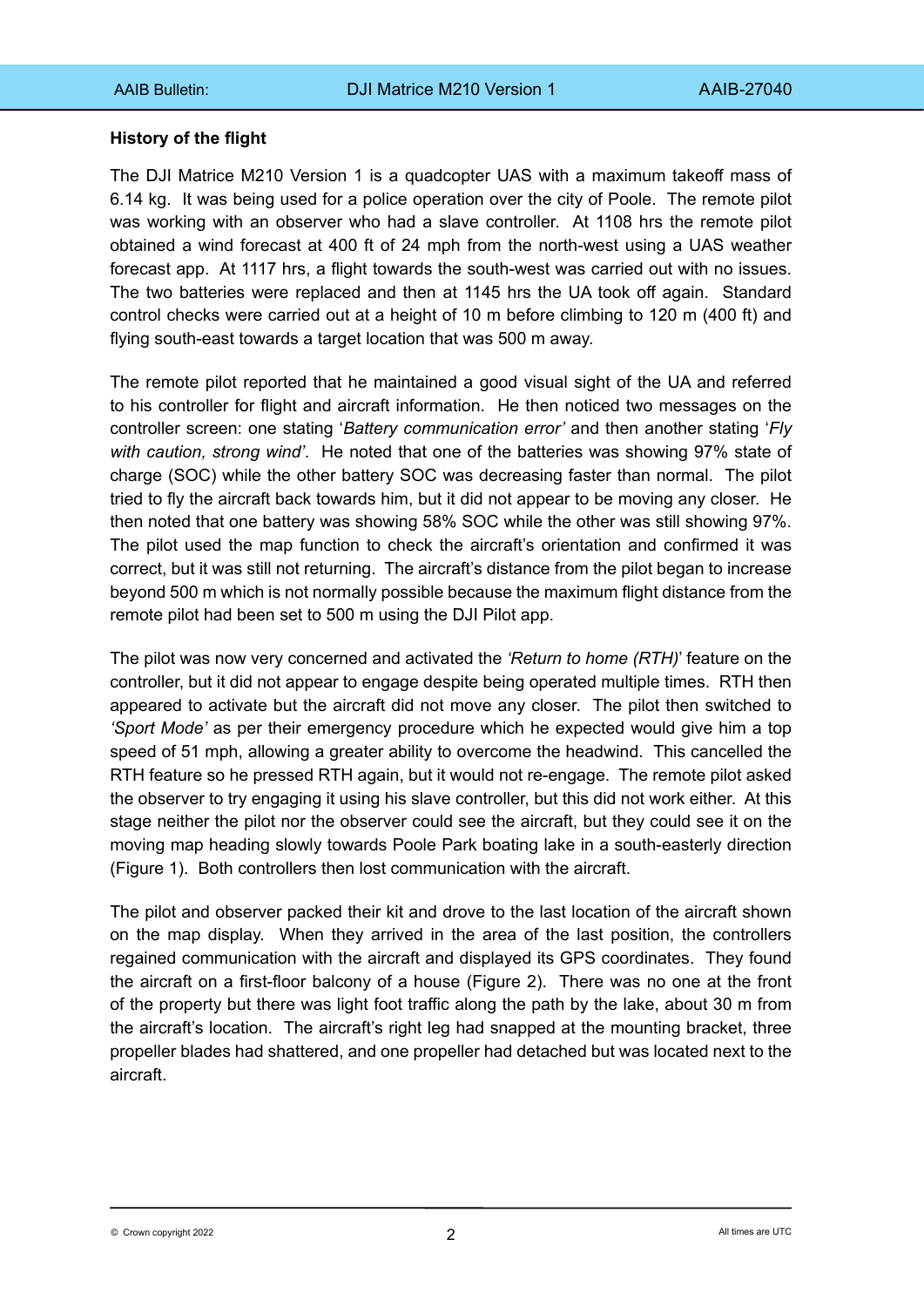

**Figure 1** Accident flight ground track Underlying image © Google Earth ™



**Figure 2** Accident site location and damage to UA

# **Remote pilot comments**

The pilot reported that he could not recall the exact wording of the warning that flashed up regarding the battery and that he had not seen it before or since. He said that the messages flash up on the screen of the controller for a few seconds, then go into a temporary alarm stack that can be reopened but they also disappear from this stack in a matter of "seconds rather than minutes". He stated that there is no audio alarm for any messages which is an issue because the pilot needs to spend more time looking at the UA than looking at the controller screen.

3 © Crown copyright 2022 All times are UTC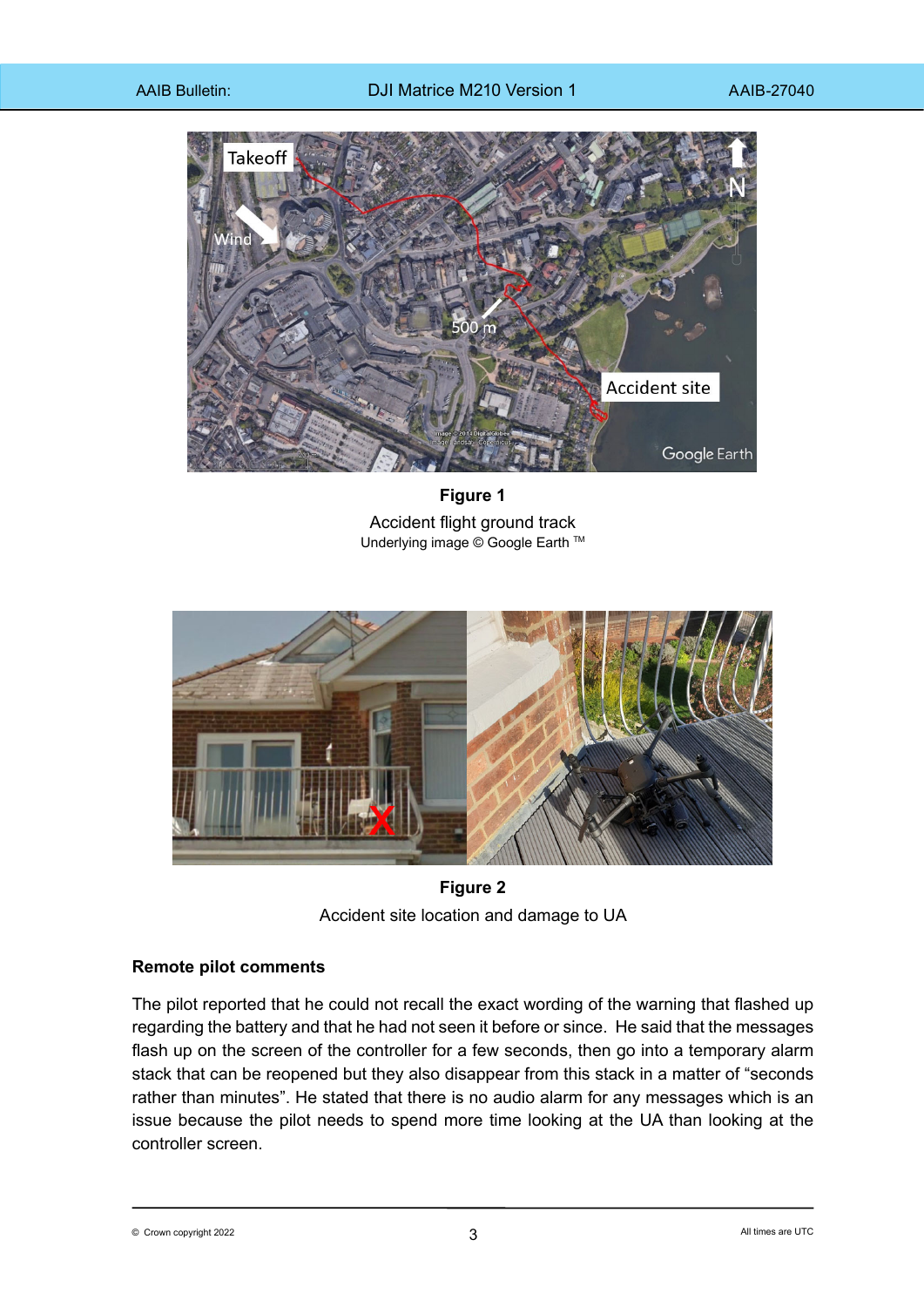The pilot reported that his pre-flight check involved a full check of both batteries for damage, operational use and full charge, but a future consideration would be an additional safety check where both pilot and observer independently check both batteries are secured.

He also said he would recommend that every operator perform a battery/power check at the beginning of a flight by monitoring the screen, to ensure both batteries are reducing charge at the same rate prior to climbing away.

# **Recorded information**

The operator sent the data log files from the master controller and the aircraft to the AAIB and the aircraft manufacturer for analysis. The data revealed the following sequence of events:

24 seconds after takeoff, at a height of 266 ft<sup>1</sup>, Battery 1 lost communication with the UA. The manufacturer stated that this was probably caused by a physical loss of connection between the battery and battery terminal. This resulted in the battery no longer supplying power to the aircraft and the display of its SOC remained frozen at 97% for the rest of the flight. Battery 2 was now supplying sole power and its SOC started reducing faster than normal from 96% down to 16% by the end of the flight about 11 minutes later.

According to the manufacturer the message displayed on the controller 24 seconds after takeoff was: '*The communication to the battery is abnormal. Please land as soon as possible and check if the battery is installed properly*.' However, the pilot did not recall seeing that level of detail.

When Battery 1 became disconnected the total battery percentage figure dropped from 97% to 48% but this recorded parameter was not displayed on the pilot's controller. This drop in total battery capacity triggered a limitation on the aircraft's pitch attitude. The aircraft manufacturer stated that this was to ensure flight safety. The restricted aircraft pitch attitude resulted in the maximum airspeed also being restricted. The data shows that the pitch and roll attitude was always below 15° during the flight apart from momentary spikes up to 18° (the normal limit is 25°).

48 seconds after takeoff, at a height of 325 ft, and 181 m south-east of the pilot, the following message was displayed on the controller: '*High Wind Velocity. Fly with caution.*' This message is triggered when the aircraft has calculated<sup>2</sup> that the wind speed has reached 10 m/s (22.4 mph). This is referred to by the manufacturer as a 'Level 1 warning'.

#### **Footnote**

<sup>1</sup> The height shown in this report is the recorded parameter 'GPS:heightMSL'. The takeoff figure was -1 ft and the end of flight figure was 5 feet. The ground level at takeoff was 6 ft above sea level and the ground level at the end of flight was 0 ft above sea level, so the altitude (amsl) and height (agl) were considered equal in this report.

<sup>2</sup> The UA cannot measure windspeed directly, but it knows its groundspeed and direction from GPS, and it can estimate its airspeed and direction based on the aircraft's pitch attitude and motor speeds. When both groundspeed, airspeed, and their directions are known, the windspeed and direction can be calculated.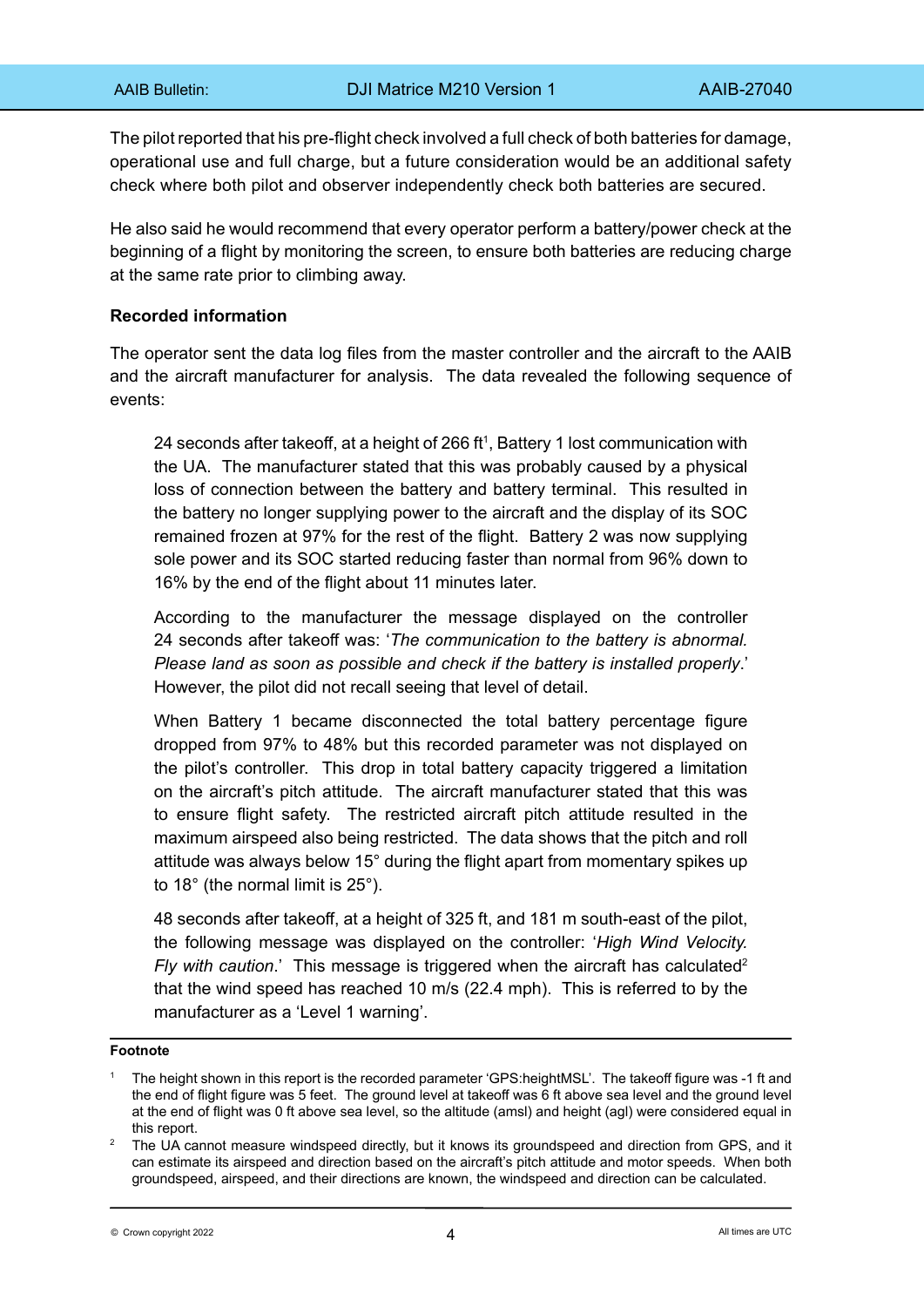1 minute and 11 seconds after takeoff, a wind 'Level 2 warning' was triggered when the windspeed reached 12 m/s (26.8 mph), but the message displayed to the pilot was the same as a 'Level 1 warning': '*High Wind Velocity. Fly with caution*.'

None of the above three alerts were accompanied with an aural alarm, and the manufacturer was unable to say how long the alert messages would remain visible for on the controller screen.

The UA calculated wind profile for the flight is shown at Figure 3.

6 minutes and 37 seconds after takeoff, at a height of 393 ft and 552 m south-east of the pilot, with the recorded windspeed at 33 mph and increasing, the aircraft was drifting in the direction of the wind at a groundspeed of 7 mph with no pilot input, while pitched 13° into wind. With no pilot input the groundspeed would normally be zero.

7 minutes and 0 seconds after takeoff, at a height of 393 ft and 633 m away, the UA entered RTH mode, but the UA did not start to move towards the takeoff location because it could not overcome the wind with its limited pitch attitude.

8 minutes 28 seconds after takeoff, at a height of 232 ft and 806 m away, communication between the controller and UA was lost. At this time the UA was drifting south-east at 3 mph. When communications are lost the UA would normally enter a 'Failsafe RTH' mode, but it could not return home due to the wind and limited pitch attitude.

10 minutes 5 seconds after takeoff, at a height of 297 ft, the UA entered an 'Auto Land' mode and started a descent. Battery 1 SOC was still 97% and battery 2 SOC was at 23%.

11 minutes 17 seconds after takeoff, the descent ends at a height of 3 ft, and the motors stop. The final 30 ft of descent was at an average descent rate of 1.7 ft/second.

### **Aircraft information**

The DJI Matrice M210 Version 1 is operated using a tablet device running either the DJI GO4 app or the DJI Pilot app. The pilot in this accident was using the DJI Pilot app. The aircraft user manual<sup>3</sup> contains some information and screenshots for the DJI GO4 app but none for the DJI Pilot app and there is no separate user manual for the DJI Pilot app. The aircraft user manual does not provide any information on the caution or warning messages that can appear in either app.

#### **Footnote**

Matrice 200 Series M210/M210 RTK User Manual V1.4 (2018.11) – latest version at the time of the accident.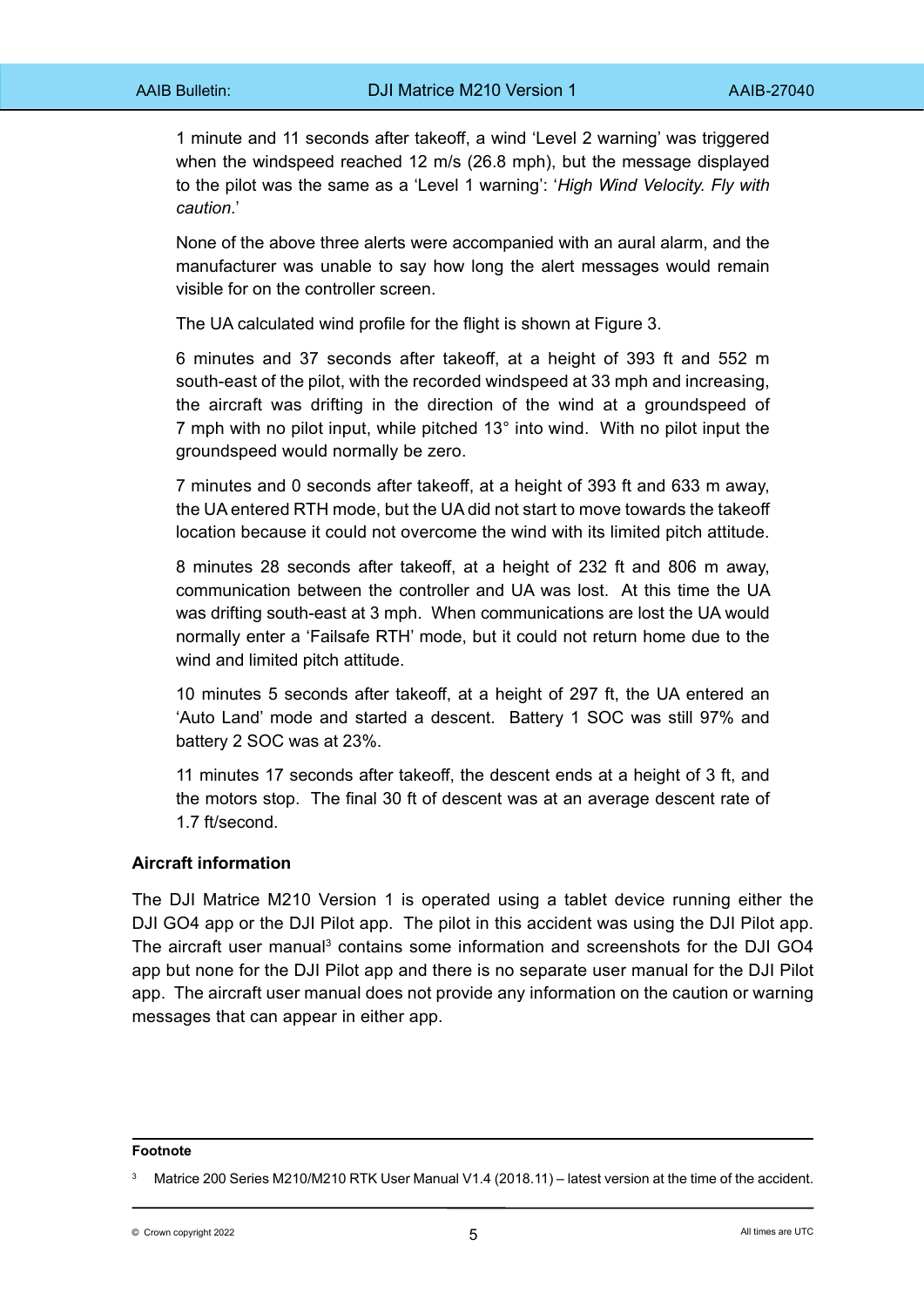

#### **Figure 3**

Calculated Wind Speed recorded by UAS (mph) Peak wind is 39 mph at time 02:41

The aircraft has three operating modes: (1) P-mode is the normal control mode; (2) A-mode is a manual mode without position holding; and (3) S-mode is the 'sport mode' which provides for a higher top speed. The user manual states the following speed and pitch angle limits:

|        | <b>Max Speed</b> | <b>Max Pitch Angle</b> |
|--------|------------------|------------------------|
| P-mode | 35.8 mph         | $25^\circ$             |
| A-mode | 35.8 mph         | $25^\circ$             |
| S-mode | 40.3 mph         | $30^\circ$             |

**Table 1**

The accident aircraft was fitted with dual camera gimbals with a Z30 Zenmuse camera and a XT2 Zenmuse thermal camera. The manufacturer's website provides different speed limits depending on whether one or two camera gimbals are fitted, whereas the user manual only provides one set of figures. In P or A mode, with dual gimbals, the website states a maximum speed of 38 mph, which is 2.2 mph higher than that in the user manual. With a single gimbal the website states a maximum speed of 51.4 mph in both A-mode and S-mode, and 38 mph in P-mode.

© Crown copyright 2022  $\hphantom{a}6$   $\hphantom{a}8$   $\hphantom{a}8$   $\hphantom{a}8$   $\hphantom{a}8$   $\hphantom{a}8$   $\hphantom{a}8$   $\hphantom{a}8$   $\hphantom{a}8$  All times are UTC

Matrice M210 speed and pitch angle limits (from aircraft user manual)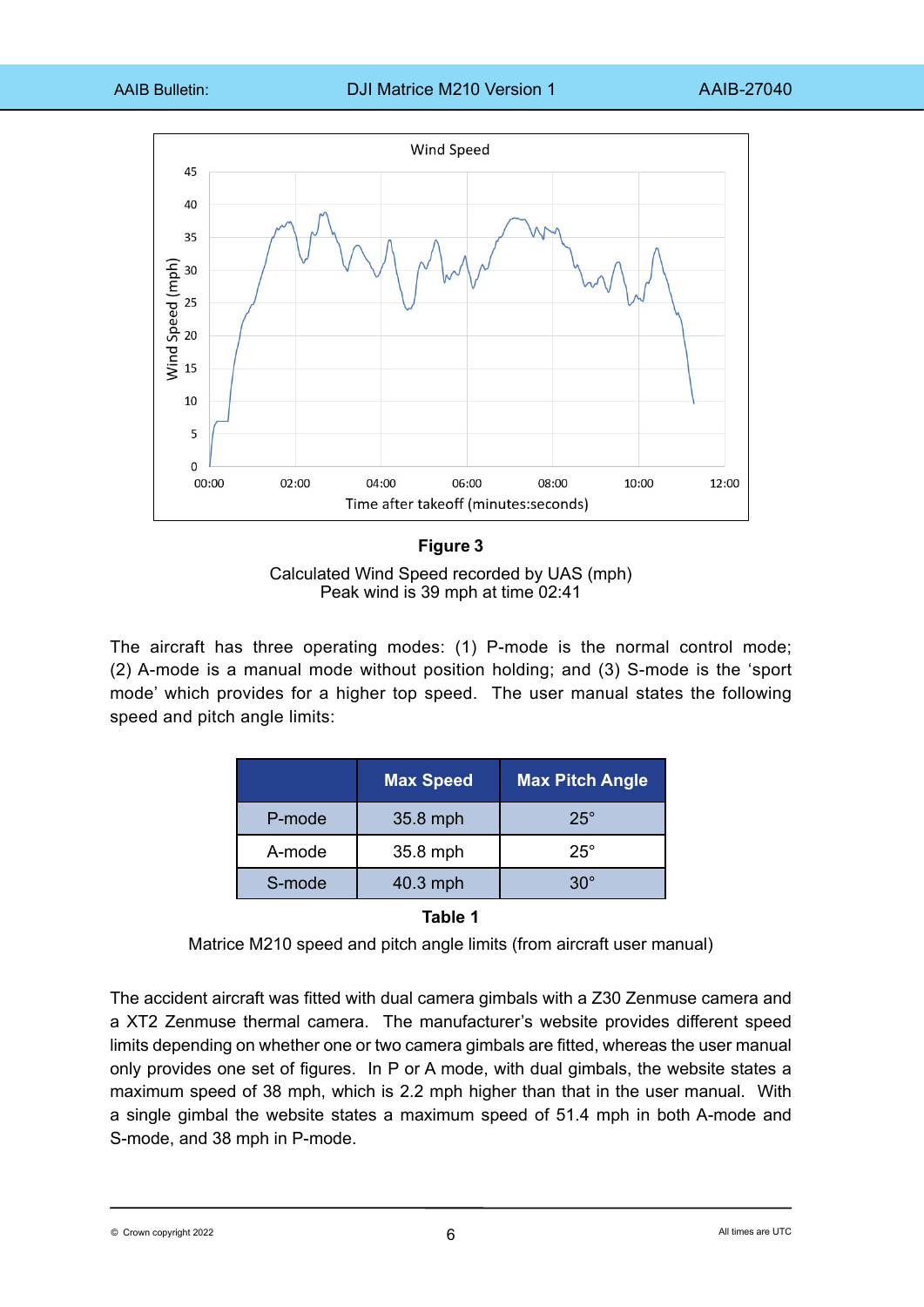The user manual does not state that the aircraft's pitch attitude or top speed are restricted below a certain battery level. The aircraft manufacturer was unable to provide further information on the battery capacity trigger figure, the pitch limit in degrees or the resulting airspeed limit. According to the accident recorded data the aircraft appears to limit its pitch and roll attitudes to 15°, which is 10° less than the limit specified in the user manual for A and P modes.

The user manual and website state a *'Max Wind Resistance'* figure of 12 m/s which is equal to 26.8 mph. The *'Matrice 200 Series Disclaimer and Safety Guidelines v1.6'*  states: *'Do not fly when the wind speed exceeds 12 m/s or 27 mph'*. Whereas a section of the user manual entitled *'Flight Environment Requirements'* states *'Do not use the aircraft in severe weather conditions. These include wind speeds exceeding 10 m/s, rain, and fog'*. 10 m/s is equal to 22.4 mph.

The Matrice 200 series of UAS are no longer produced. They have been replaced by the Matrice 300 series UAS.

# **Operator information**

After the accident the operator removed the batteries, re-charged them, and installed them in a Matrice M210 Version 2 which has some differences to the Version 1 but the motors are the same. The aircraft was flown in a hover until the batteries had reduced from 100% to 20%. They repeated the test three times and the flight times varied between 23 minutes 44 seconds and 25 minutes 33 seconds. The air temperature during the tests was between 9° to 11° C.

The operator had an Emergency Procedure for *'Loss of GPS or Fly Away'*. The symptom was described as '*Drone not holding position and/or drone drifting with the wind'*. The first four pilot actions were:

- *'1. If using M210 or Inspire, ensure the switch in controller is set to P-GPS and not ATTI (top left side of the controller).*
- *2. Consider putting drone in to Sport Mode if wind is strong to give extra motor power to drone.*
- *3. Activate RTH if able.*
- *4. Attempt to regain control of drone using stick inputs. If control is regained, land immediately. Verbalise input commands so observer can note any actions.*<sup>4</sup> *'*

The subsequent actions involve activating the pilot's body-worn video camera, considering stopping the motors, using the moving map to determine its location and orientation, and notifying other airspace users.

#### **Footnote**

 $\sigma$  Crown copyright 2022 **a**  $\sigma$  and  $\sigma$  are UTC  $\sigma$  and  $\sigma$  are  $\sigma$  and  $\sigma$  are  $\sigma$  are  $\sigma$  are  $\sigma$  are  $\sigma$  are  $\sigma$  are  $\sigma$  are  $\sigma$  are  $\sigma$  are  $\sigma$  are  $\sigma$  are  $\sigma$  are  $\sigma$  are  $\sigma$  are  $\sigma$  are  $\sigma$  ar

<sup>4</sup> The following is a note which was not part of the text: 'Sport Mode' or 'S-mode' does not 'give extra motor power'. It increases the pitch limit to 30° which increases its capable speed.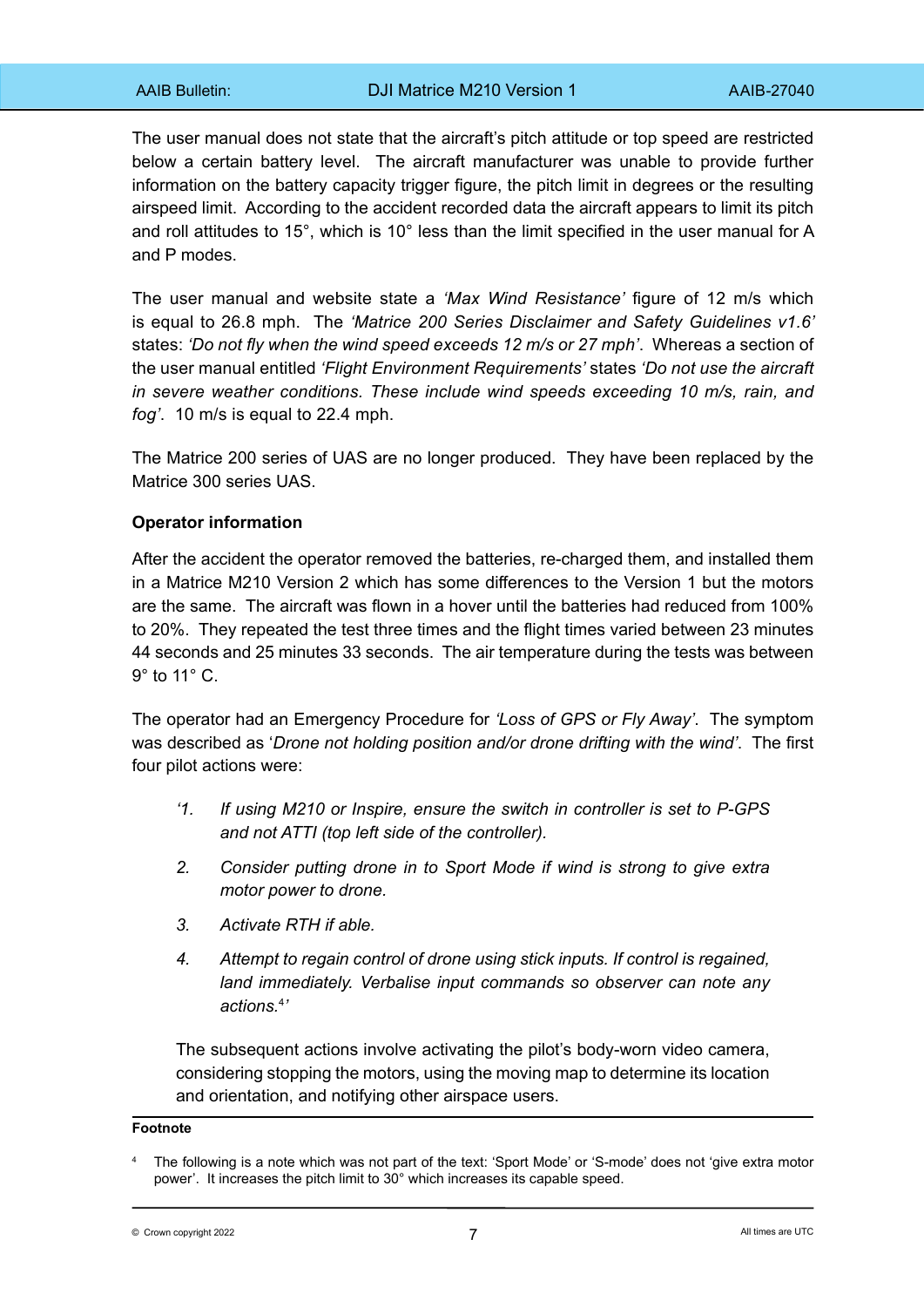The operator stated that they operate to the 12 m/s (27 mph) manufacturer wind limit. They routinely operated the Matrice out to a distance of 500 m, in part they stated because 500 m was a distance that the CAA had established as being the accepted range for VLOS operations. They stated that the Matrice is "easily visible" in the sky at 500 m but that it is much more difficult to identify forward and backwards movement purely by line of sight. They stated that the orientation can be obtained by trial and error. If you move the stick left and the UA moves right then you know it is facing towards you. If there is no apparent movement then you know it is side-on and moving the stick forwards can then establish its orientation. The operator also stated that, if necessary to avoid collision, the pilot can also increase or decrease the height of the UA as required. But if the video and telemetry feed is available then this would be used to confirm orientation.

After this accident the operator started training their pilots to be able to recover the Matrice from a distance of 500 m without reference to the video or telemetry, and also in manual A-mode to simulate a loss of position holding capability that could result from a loss of GPS or compass interference.

In October 2021 the operator notified the AAIB that they had retired their Matrice M210 UAS and were using the newer Matrice M300. They also stated that they have implemented the following measures:

- *'All our pilots have recently had their annual CPD where they received a specific classroom input and practical familiarisation on the M300, its capabilities and limitations. This is approximately 90 minutes in the classroom and then a practical flight with an instructor. As part of this all pilots are reminded about reading notifications on the screen and the fact there is a bell in the top left corner so any new notifications are highlighted with a red number, so if a pilot missed one they can click the bell to see any warnings that have been shown.*
- We have now introduced a buddy check system so both crew members *have to confirm the integrity of the battery and that it is secured in to the drone correctly – on the M300 there is now a safety clip that secures the batteries in place and the drone will not allow a pilot to start the motors or take-off unless this clip is in place.*
- *The M300 also displays wind speed and wind direction in the pilot app (in metres/second) whilst flying so all our pilots are aware of the maximum operating limits and are trained to keep an eye on this during flight.'*

 $8$   $8$   $8$   $100$   $8$   $100$   $100$   $8$   $100$   $100$   $100$   $100$   $100$   $100$   $100$   $100$   $100$   $100$   $100$   $100$   $100$   $100$   $100$   $100$   $100$   $100$   $100$   $100$   $100$   $100$   $100$   $100$   $100$   $100$   $100$   $100$   $100$   $100$   $10$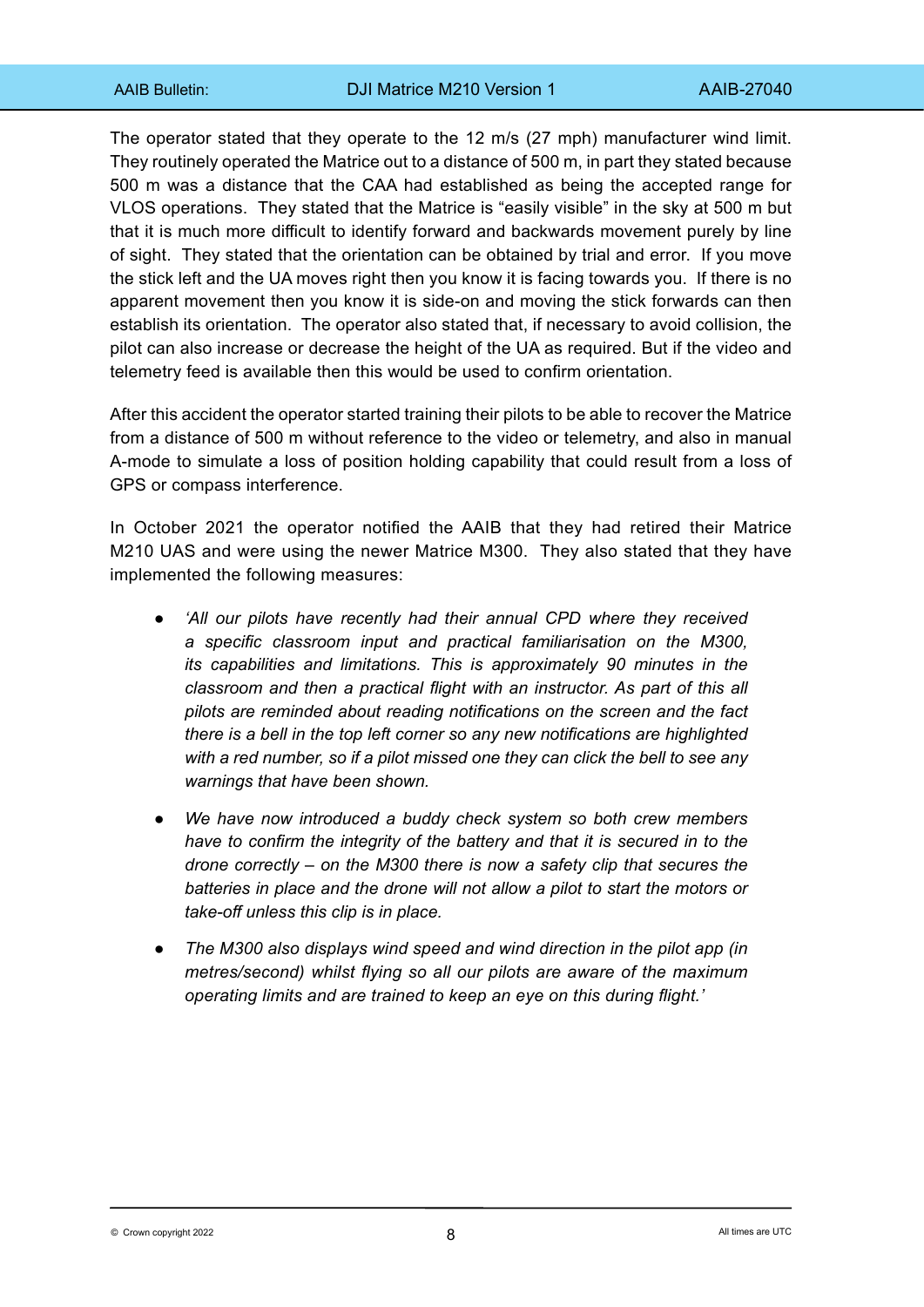# **Visual Line of Sight (VLOS) rules**

The UAS Implementing Regulation (EU) 2019/947<sup>5</sup> states that:

*'Visual line of sight operation' ('VLOS') means a type of UAS operation in which, the remote pilot is able to maintain continuous unaided visual contact with the unmanned aircraft, allowing the remote pilot to control the flight path of the unmanned aircraft in relation to other aircraft, people and obstacles for the purpose of avoiding collisions.'*

The CAA's document on *'Unmanned Aircraft System Operations in UK Airspace – Guidance'*  (CAP 722) $^6$  provides the following additional guidance on VLOS in section 2.1.1:

*'Operating within Visual Line of Sight (VLOS) means that the remote pilot must be able to clearly see the unmanned aircraft and the surrounding airspace at all times while it is airborne. The key requirement of any flight is to avoid collisions and a VLOS operation ensures that the remote pilot is able to monitor the aircraft's flight path and so manoeuvre it clear of anything that it might collide with. While corrective lenses may be used, the use of binoculars, telescopes, or any other forms of image enhancing devices are not permitted. Putting things in very simple terms, when operating VLOS, the aircraft must not be flown out of sight of the remote pilot's eyes.*

*The CAA will normally accept that the VLOS requirement is met when the UA is flown out to a distance of 500 metres horizontally from the remote pilot, but only if the aircraft can still be seen at this distance.*

*The 'operating height' is limited to a maximum distance of 400 feet (120 metres) from the closest point of the earth's surface (see para 2.1.1.1 below). Operations at a greater distance from the remote pilot may be permitted if an acceptable safety case is submitted. For example, if the aircraft is large it may be justifiable that its flight path can be monitored visually at a greater distance than 500 metres. Conversely, for some small aircraft, operations out to a distance of 500 metres may mean it is not possible to assure or maintain adequate visual contact, and so the aircraft must obviously be kept closer to the remote pilot.'*

The CAA were asked why a figure of 500 m was chosen as the normally acceptable distance for VLOS. The CAA stated that it was not based on any calculations of size of a typical UAS at that distance, but rather it was a '*pragmatic anchor point'* in guidance from one of their UAS policy experts.

The CAA were of the view that if you needed to rely on the controller screen to determine the UA's orientation then that would not satisfy VLOS rules.

#### **Footnote**

 $9$   $9$   $1$   $1$  times are UTC

<sup>5</sup> https://eur-lex.europa.eu/legal-content/EN/TXT/?uri=CELEX%3A32019R0947 [Accessed 18 February 2022]

<sup>6</sup> CAP 722, Eighth Edition, 5 November 2020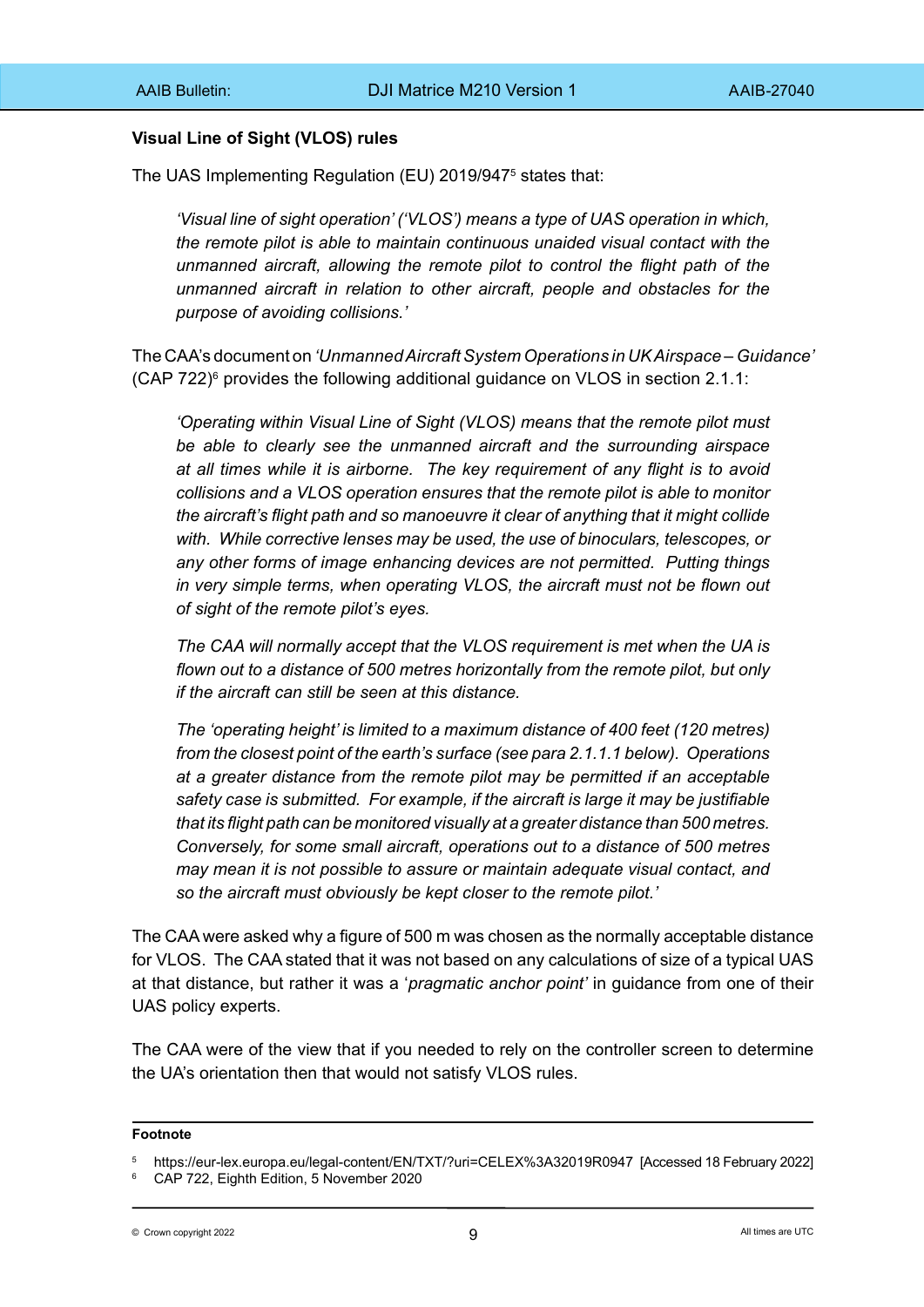The Matrice M210 has dimensions of 0.51 x 0.51 x 0.38 m without the propellers. Its height is 0.38 m so when it is flying level and viewed from a distance, it presents a profile of 0.51 m by 0.38 m. At a horizontal distance of 500 m this dimension would present an angular size of  $0.06^{\circ}$  by  $0.04^{\circ}$ . On a piece of paper held at a normal reading distance<sup>8</sup> of 35 cm, the size of the Matrice can be represented by a small square of dimensions 0.4 by 0.3 mm.



# **Figure 4**

Angular height of Matrice M210 at a distance of 500 m

### **UAS manufacturer support**

The UAS manufacturer has provided support to this investigation and has assisted in analysing some of the data. However, a number of follow-up questions were posed to the UAS manufacturer in July 2021 which had still not all been answered by December 2021 despite multiple chases. In a report on a DJI Matrice 200 accident<sup>9</sup>, published on 18 February 2021 the AAIB issued the following safety recommendation to the manufacturer:

### **Safety Recommendation 2021-016**

It is recommended that DJI introduce an effective system for providing timely technical support to State safety investigations.

The manufacturer's response on 30 June 2021 included the following:

*'DJI has over the past 15 years developed and refined drone technology that has been widely adopted by professional and recreational users alike. Based on our user experience data, we estimate there are tens of millions of drone flights every year. Since no one in the world has ever died as a result of a drone flight,* 

### **Footnote**

- <sup>8</sup> Normal reading distance from https://www.ncbi.nlm.nih.gov/books/NBK423833/ [Accessed 18 February 2022]
- Link to report: [https://www.gov.uk/aaib-reports/aaib-investigation-to-dji-matrice-200-v1-uas-registration-n](https://www.gov.uk/aaib-reports/aaib-investigation-to-dji-matrice-200-v1-uas-registration-n-slash-a-210919)[slash-a-210919](https://www.gov.uk/aaib-reports/aaib-investigation-to-dji-matrice-200-v1-uas-registration-n-slash-a-210919) [Accessed 18 February 2022]

<sup>7</sup> How to calculate angular size is explained in https://www.open.edu/openlearn/science-maths-technology/ the-sun/content-section-3.2 [Accessed 18 February 2022]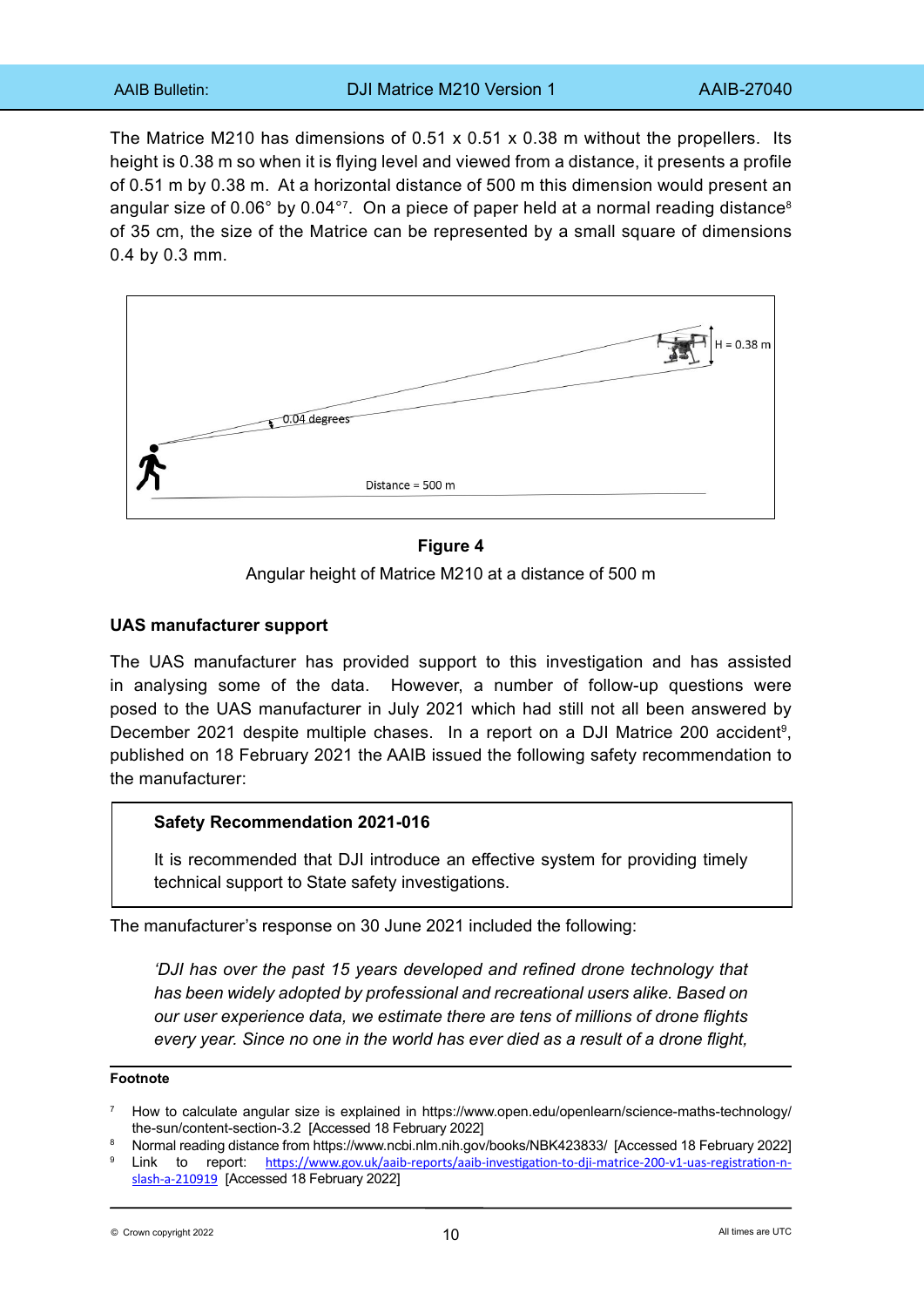*this means the accidental fatality rate for drones is zero – making it the safest form of aviation the world has ever known.*

*While this and other data reaffirms our conviction that our products are safe and reliable, we have long believed that incidents and accidents involving drone safety must be investigated to understand their causal factors. DJI routinely participates in regulatory efforts around the world to gather safety data on drone performance, study drone safety factors in academic experimentation, and investigate drone incidents.*

*As previously discussed, DJI has introduced a process for how to coordinate our different teams, gather information systematically under firm timelines, and ensure we can respond appropriately. DJI's main contact point for AAIB will remain our European Policy team, which will coordinate internal investigations and occasionally organize direct meetings or exchanges between AAIB and the expert engineering teams.'*

On 3 December 2021 the AAIB had a meeting with the DJI's European point of contact. They said they had developed additional new processes to improve the timeliness of responses to AAIB questions for future investigations.

# **Analysis**

# *Cause of the fly away accident*

The fly-away event was caused by a number of factors. Battery 1 became disconnected shortly after takeoff which resulted in the UA being powered by Battery 2 alone. The cause of the battery disconnection could not be determined, but the battery functioned normally when fitted to another UA so it is probable that it was not fully pushed into place before takeoff.

The battery disconnection meant that the UA sensed a large drop in total battery capacity which triggered a restriction in its pitch limit and therefore its top speed. From the data the pitch limit appeared to be about 15°.

The wind at 400 ft increased beyond the 24 mph speed forecast by the pilot's UAS weather forecast app. The wind reached a calculated peak of 39 mph, but varied mainly between 25 mph and 35 mph. The UA's top speed in P-mode was either 35.8 or 38 mph. If it had been able to achieve 38 mph then it would not have drifted away in the wind. Even at a top speed of 35.8 mph there were periods when it would have made progress back towards the home point. However, with the restricted pitch attitude that was about 10° less than normal, this was not possible. The pilot's attempt to use S-mode as per the operator's emergency procedure did not allow an increase in speed as the restricted pitch limit also applied in S-mode.

The UA drifted beyond visual line of sight and communication was lost which meant that a recovery was no longer possible. The UA could not auto-return-home due to the wind.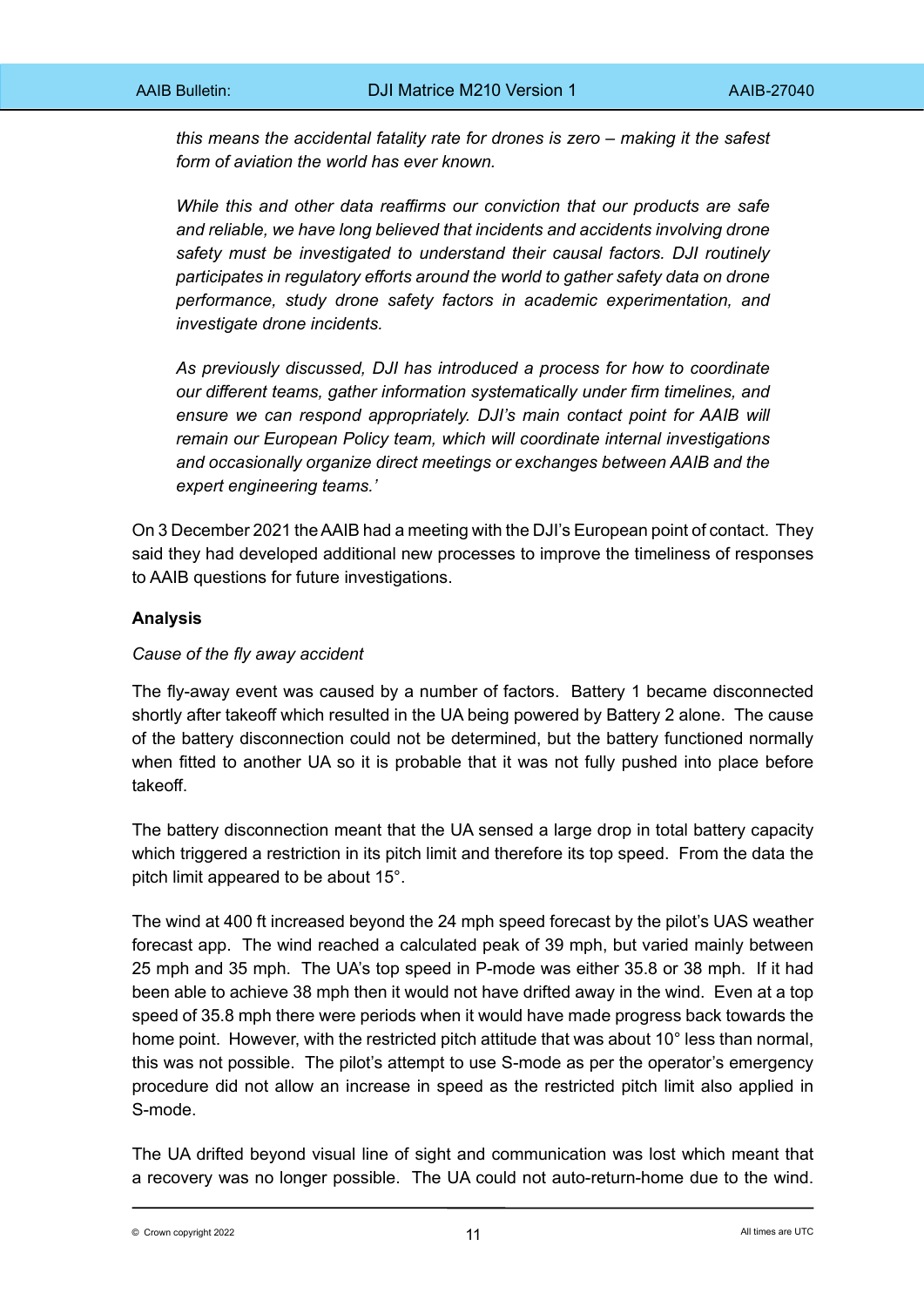When the battery 2 level dropped to 23% the UA entered an auto-land mode but was unable to avoid the wall of a house resulting in damage to the propeller blades and a subsequent impact with the balcony. If the balcony had been occupied, people could have been seriously injured by the propeller blades.

The following were contributory factors to the accident:

## *Awareness of the wind speed*

The wind at 400 feet cannot be directly measured so the pilot was reliant on a wind forecast. The forecast was for a wind 3 mph below their operational limit and the manufacturer's limit. The pilot believed that S-mode would give him a top speed of 51 mph, so he may have considered that he had a significant safety margin if the wind increased beyond the forecast. But with both camera gimbals fitted the speed limit was 40.3 mph. However, this was still higher than the peak wind of 39 mph so recovery would still have been possible.

The pilot also believed that he would receive a wind warning that would tell him to land if the wind increased excessively. He reasonably interpreted the '*High Wind Velocity. Fly with caution'* message to mean that he could continue the flight. The user manual does not provide any information on the alert messages that can appear, or the appropriate actions to take.

The manufacturer appears to have used the same message for both a Level 1 and a Level 2 wind warning, causing confusion to the remote pilot on the action to take. The manufacturer had set a wind limit of 27 mph, and therefore the Level 2 wind warning should have advised the pilot to land as soon as possible. Therefore, the AAIB makes the following Safety Recommendation:

### **Safety Recommendation 2022-001**

It is recommended that DJI amend the DJI Pilot and DJI GO4 apps to warn the remote pilot when the wind limit has been exceeded and that the UA should be landed as soon as possible.

The pilot is required to maintain visual line of sight with the UA and therefore could miss an alert message on the controller screen if they are concentrating on manoeuvring the UA visually. If messages related to safety of flight had an associated aural warning the pilot's attention could be drawn to them. Therefore, the AAIB makes the following Safety Recommendation:

# **Safety Recommendation 2022-002**

It is recommended that DJI amend the DJI Pilot and DJI GO4 apps so that an aural alert is triggered when alert messages relating to safety of flight appear.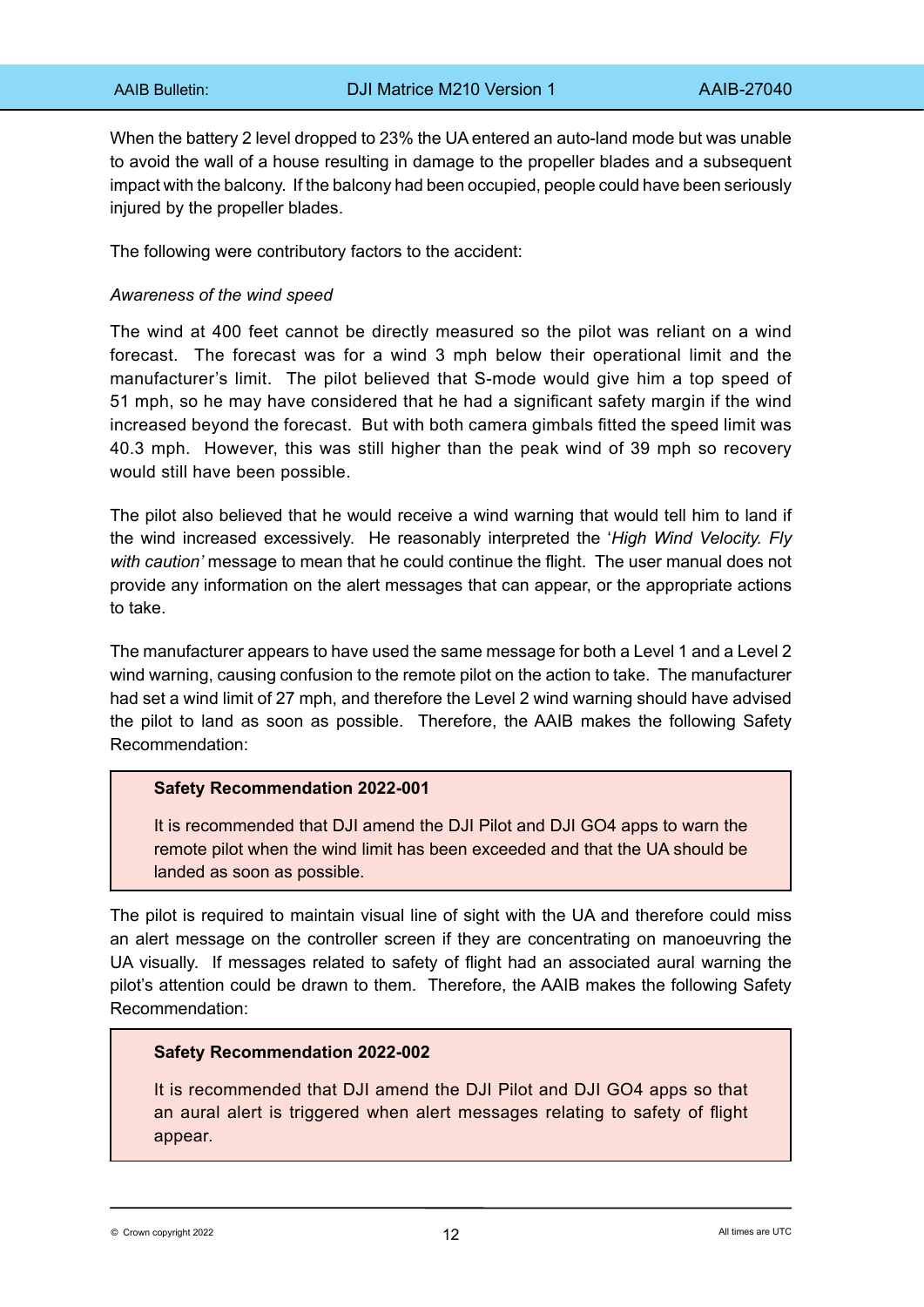The pilot's awareness of the wind would also be improved if the controlling apps displayed the wind speed that is calculated by the UA. This is a feature on the newer Matrice 300 series UAS.

# *Awareness of the pitch attitude restriction*

Neither the operator nor the pilot was aware that below a certain total battery SOC, the aircraft's pitch attitude is restricted to about 15°, 10° less than normal, and 15° less than in S-mode; and that this results in a lower top speed. These facts are not mentioned in the UAS user manual or on the manufacturer's website. The limit is also triggered at a total battery capacity level which is not displayed to the pilot. The total battery capacity figure had logic to ignore the capacity of battery 1 which was not connected, whereas the DJI Pilot app only displayed two separate battery levels, and battery 1 was still showing 97%.

Operators and pilots need to be made aware of the pitch attitude limit, the reduced speed limit, and at what battery levels this is triggered. Otherwise, more operators will be caught out by stronger than forecast winds. Therefore, the AAIB makes the following Safety Recommendation:

# **Safety Recommendation 2022-003**

It is recommended that DJI amend the Matrice 200 series user manual to provide information on the pitch attitude limiting system, including the new maximum speed which results from the limit, and the battery level at which it triggers; and communicate this change widely to pilots and operators.

### *Visual line of sight rules*

The VLOS regulation requires the pilot to maintain '*continuous unaided visual contact'* with the UA which allows them to control the flight path in order to avoid collisions. To be able to take avoiding action to avoid a collision a pilot needs to know the orientation of the UA. At a certain distance the UA will appear as just a dot in the sky with no orientation information apparent. The pilot might recall which orientation it is in so can take rapid avoiding action, but if they lose track of its orientation then accurate and rapid flight path control becomes impossible. The regulation requires interpretation to establish the acceptable distance for VLOS. CAP 722 is designed to provide guidance to help pilots interpret the regulation and provide guidance on safe practices. CAP 722 states that:

*'The CAA will normally accept that the VLOS requirement is met when the UA is flown out to a distance of 500 metres horizontally from the remote pilot, but only if the aircraft can still be seen at this distance.'*

It is not clear why the CAA considers 500 m as a normally acceptable distance. A distance cannot be considered normally acceptable without specifying what a normal size is, which CAP 722 does not do. CAP 722 emphasises the importance of being able to avoid collisions but does not state anything about the importance of being able to recover the UA from that distance following a loss of position holding or telemetry. The smaller the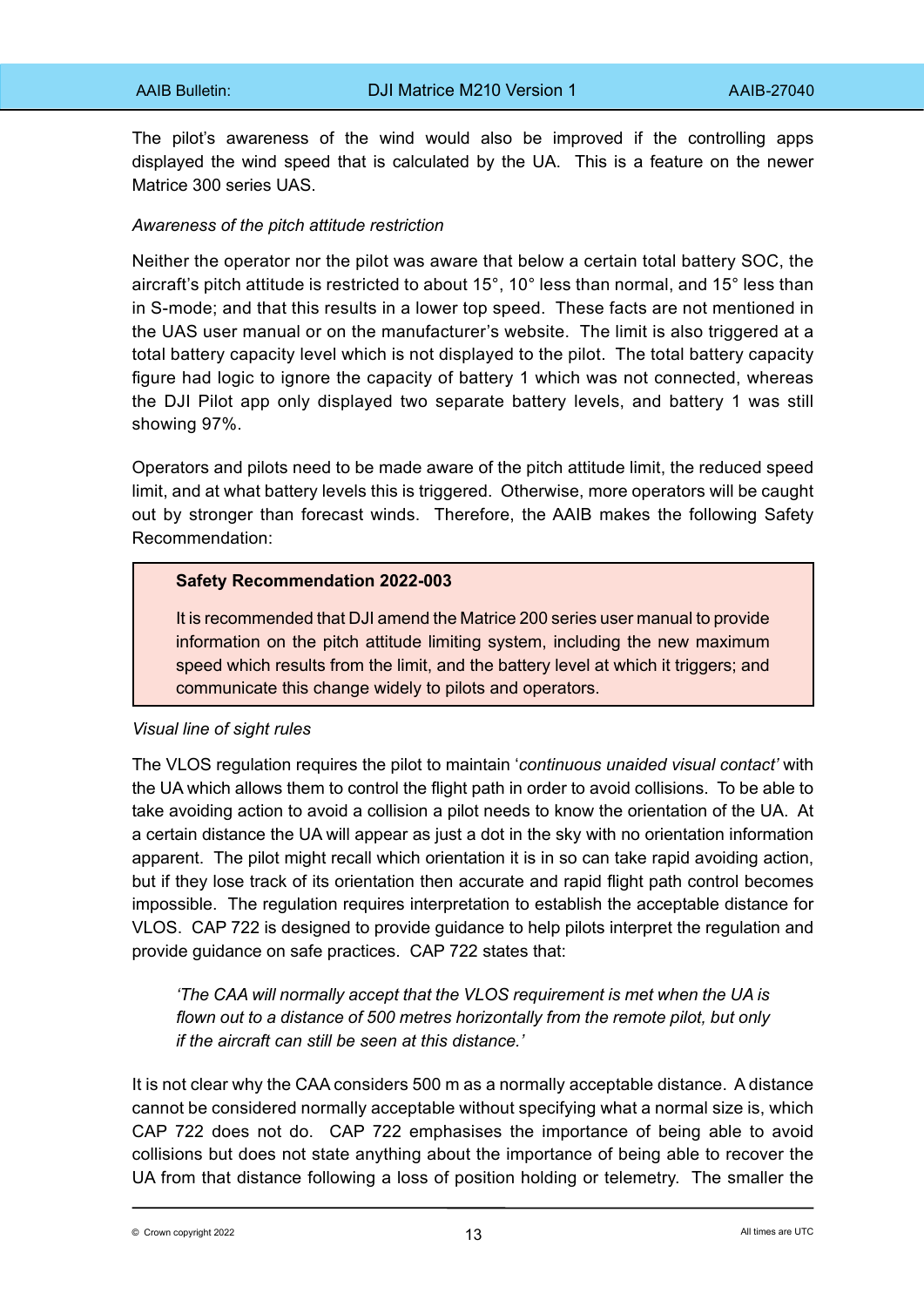apparent size of the UA in the sky the more difficult it will be to recover it manually, particularly in strong winds.

The operator had adopted a distance of 500 m for their VLOS operations in part because of the CAA's guidance in CAP 722. The Matrice M210 was the largest UA they operated at the time, and they accepted that its orientation could not be seen at that distance - at 500 m it has an apparent size of just 0.4 by 0.3 mm on a piece of paper held at normal reading distance. It is not entirely clear from the regulation or CAP 722 whether this is acceptable. The operator now trains its pilots to manually recover their UA from 500 m under manual mode without use of telemetry which helps to mitigate the risk, but this guidance on training is not in CAP 722.

Therefore, the AAIB makes the following Safety Recommendation:

### **Safety Recommendation 2022-004**

It is recommended that the Civil Aviation Authority review the Visual Line of Sight distance figures in CAP 722 and amend the guidance to make it clear that just being able to see an unmanned aircraft is not sufficient for Visual Line of Sight operations and that pilots need to be able to demonstrate that at the distance they are flying, they can manoeuvre it rapidly to avoid a collision and can also land the unmanned aircraft safely following a loss of position-holding without reference to video or telemetry.

# **Conclusions**

The fly away accident was the result of the following main causal factors:

- 1. Battery 1 became disconnected shortly after takeoff which reduced the UA's maximum pitch attitude and maximum speed.
- 2. The pilot did not notice that the 'battery communication' message included the words '*land as soon as possible'*.
- 3. When the wind measured by the UA exceeded the manufacturer's wind limit the alert message to the pilot advised him to '*fly with caution'* instead of to '*land as soon as possible*'.
- 4. The wind at 400 ft was stronger than forecast and at times above the UA's restricted maximum speed so the pilot could not fly it back towards him.
- 5. The wind speed calculated by the UA was not displayed to the pilot on his controller app so he did not know that the wind limit had been exceeded.
- 6. After communication was lost, the UA entered an auto-land mode but it was unable to avoid colliding with a wall.

 $\bullet$  Crown copyright 2022 **All times are UTC**